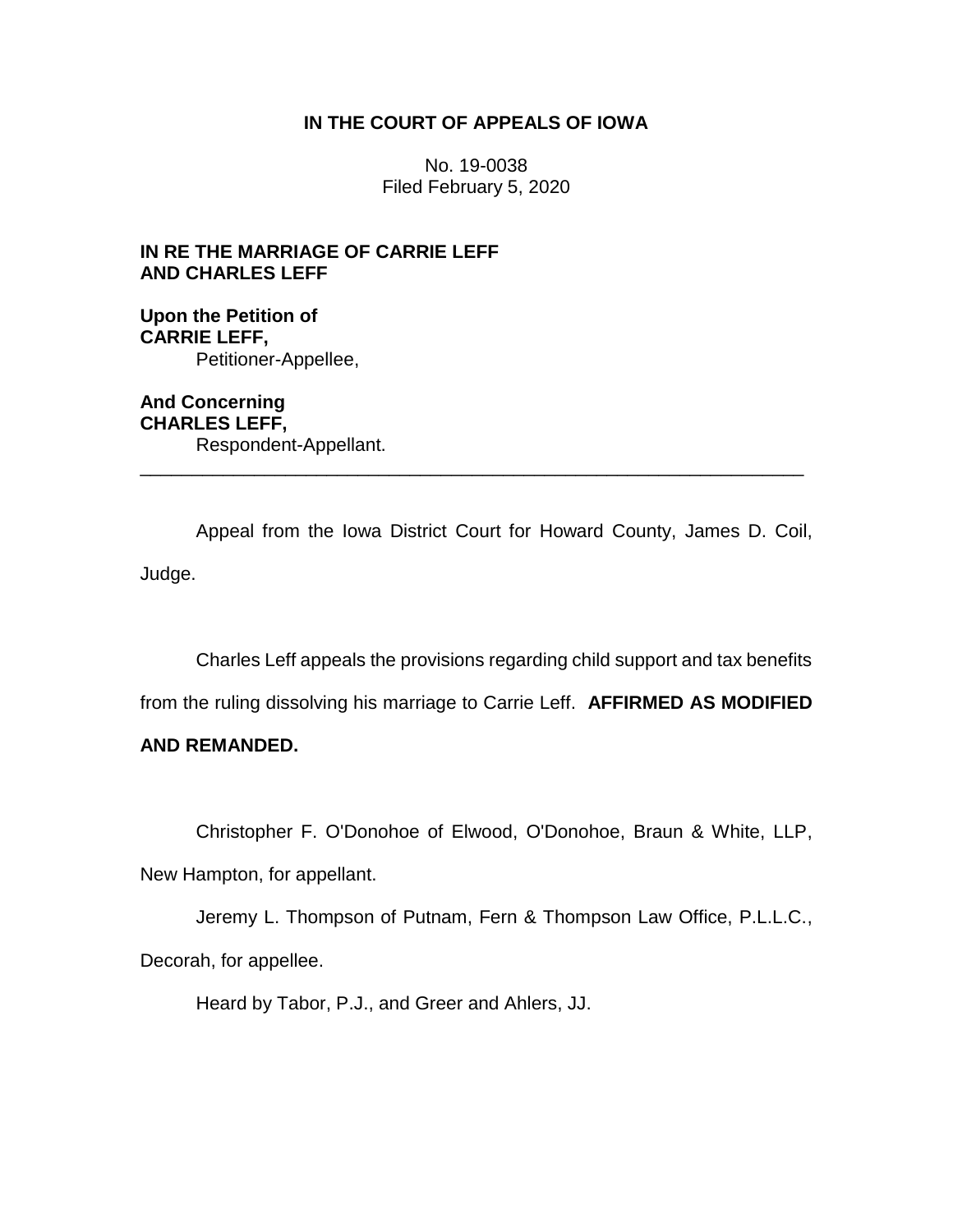### **AHLERS, Judge.**

The husband in a dissolution of marriage proceeding challenges the trial court ruling setting the husband's child support obligation and apportioning the right to claim the parties' three minor children as dependents on the parties' tax returns. He argues the trial court improperly determined his income for calculating his child support obligation and improperly allowed the wife to claim one of the parties' children as a dependent on her tax returns. The wife agrees with the trial court ruling and requests appellate attorney fees.

We agree with the trial court that the husband's gross annual income for support purposes is \$84,440.00, but we find his entire income is taxable. Therefore, we remand to the district court for the purpose of calculating the husband's child support obligation using \$84,440.00 in taxable gross annual income and entering a corresponding support order. Because the child support obligation may influence the determination of how to equitably allocate the right to claim the children as dependents on the parties' tax returns, we also remand to reconsider such allocation. We otherwise affirm the trial court, and we deny the wife's request for appellate attorney fees.

### **I. Background Facts and Proceedings**

Charles Leff and Carrie Leff were married in 2000. The couple had three children, born in 2003, 2005, and 2007. In 2017, Carrie petitioned for dissolution of the marriage. The parties entered into a pretrial stipulation that resolved many, but not all, of the parties' issues. The stipulation included an agreement that the parties would have joint legal custody of the parties' children and Carrie would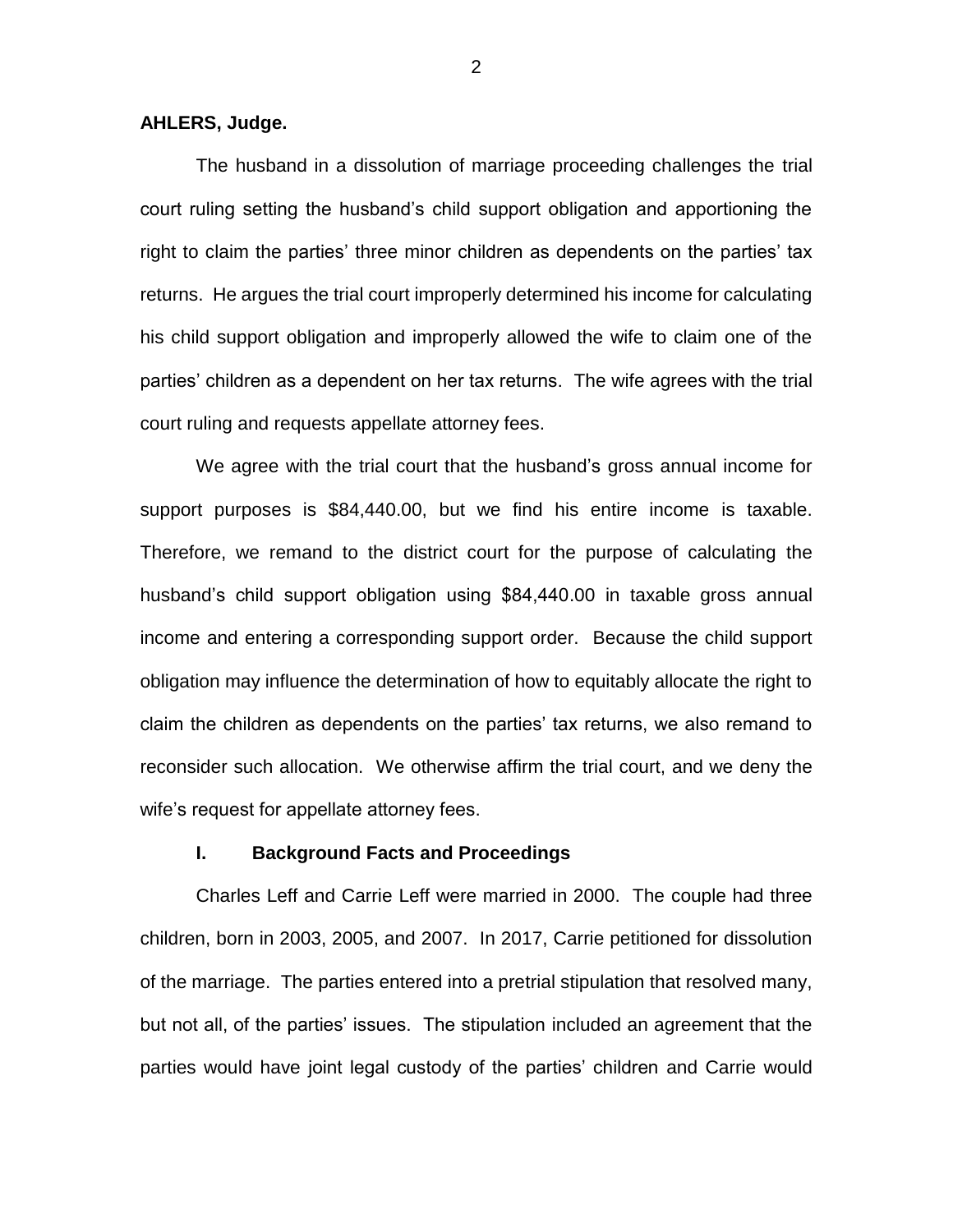have physical care of all three children. The matter proceeded to trial on the issues that were not resolved by the parties' pretrial stipulation.

Carrie works as an associate in her local school district. For child support purposes, the trial court determined her gross annual income to be \$15,000.00. Charles does not challenge this determination.

Charles works as a service technician for a local business earning \$22.00 per hour. In addition to his income as a service technician, Charles has other sources of income. He is a member of the United States Army Reserves. His normal commitment to the Army Reserves is one weekend per month and two weeks per year, though he often serves additional time as well. He does not earn wages as a service technician during his service in the Army Reserves. He plans to continue serving in the Army Reserves. In 2017, he earned \$12,179.84 from the Reserves.

The trial court found that Charles also earns additional income from farming. He received approximately fifty-five acres of farmland in the parties' property distribution. He also farms 120 acres held in trust with all net trust income paid to him.<sup>1</sup> The parties' tax returns show they earned farm income as follows:

 $\overline{a}$ 

<sup>&</sup>lt;sup>1</sup> These 120 acres passed to the trust on the death of Charles's father according to his will. His father's will passed additional farmland to a trust with the net trust income paid to Charles's mother and then Charles upon her death.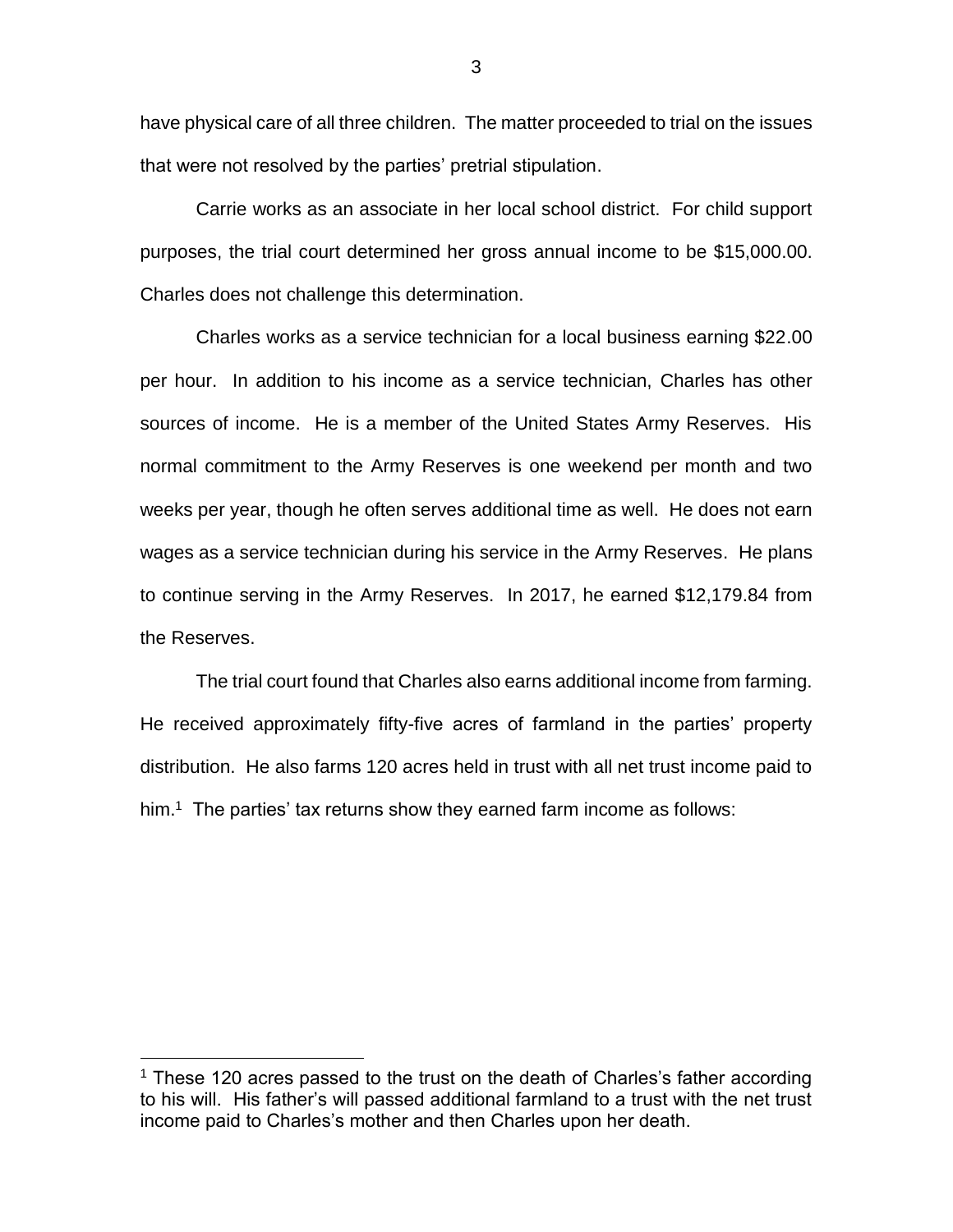| <b>Tax Year</b> | Net Farm Income | Section 179            | Net Farm<br>Income |
|-----------------|-----------------|------------------------|--------------------|
|                 |                 | Deduction <sup>2</sup> | Plus Section 179   |
| 2013            | \$78.00         | \$79,738.00            | \$79,816.00        |
| 2014            | \$3457.00       | \$45,376.00            | \$48,833.00        |
| 2015            | \$2644.00       | \$25,000.00            | \$27,644.00        |
| 2016            | \$0             | \$7744.00              | \$7744.00          |
| 2017            | $-$11,734.00$   | \$0                    | $-$11,734.00$      |
| Average         | $-$1111.00$     | \$31,571.60            | \$30,460.60        |

Charles claims he received gifts of grain from his mother that he sold and reported as taxable income worth \$9305.00 in 2015 and \$19,246.00 in 2016.

Following a trial on the issues not resolved by the parties' pretrial stipulation, the trial court issued a ruling setting Charles's child support obligation and allocating the right to claim the children as dependents on the parties' respective tax returns. In the ruling, the court found three components to Charles's annual income for child support purposes. First, it found Charles receives \$42,240.00 in annual wages as a service technician, calculated by multiplying his \$22.00 hourly wage times forty hours per week for forty-eight weeks. Second, it found he receives \$12,200.00 in annual income from the Army Reserves. Third, it found he receives \$30,000.00 in untaxed annual farm income. In determining Charles's farm income, the court used a five-year average of the net farm income without section 179 deductions, as summarized in the above table. The court refused to allow him to deduct from his income the value of the gifts of grain he claimed to have received. The court concluded Charles's total annual gross income is \$84,440.00. Using the parties' adjusted net incomes and giving Charles a 15%

 $\overline{a}$ 

 $2$  Section 179 of the Internal Revenue Code allows a taxpayer to elect to deduct the cost of certain types of property on the taxpayer's tax returns rather than requiring the cost to be capitalized and depreciated. *See* 26 U.S.C. § 179; *In re Marriage of Gaer*, 476 N.W.2d 324, 325 (Iowa 1991).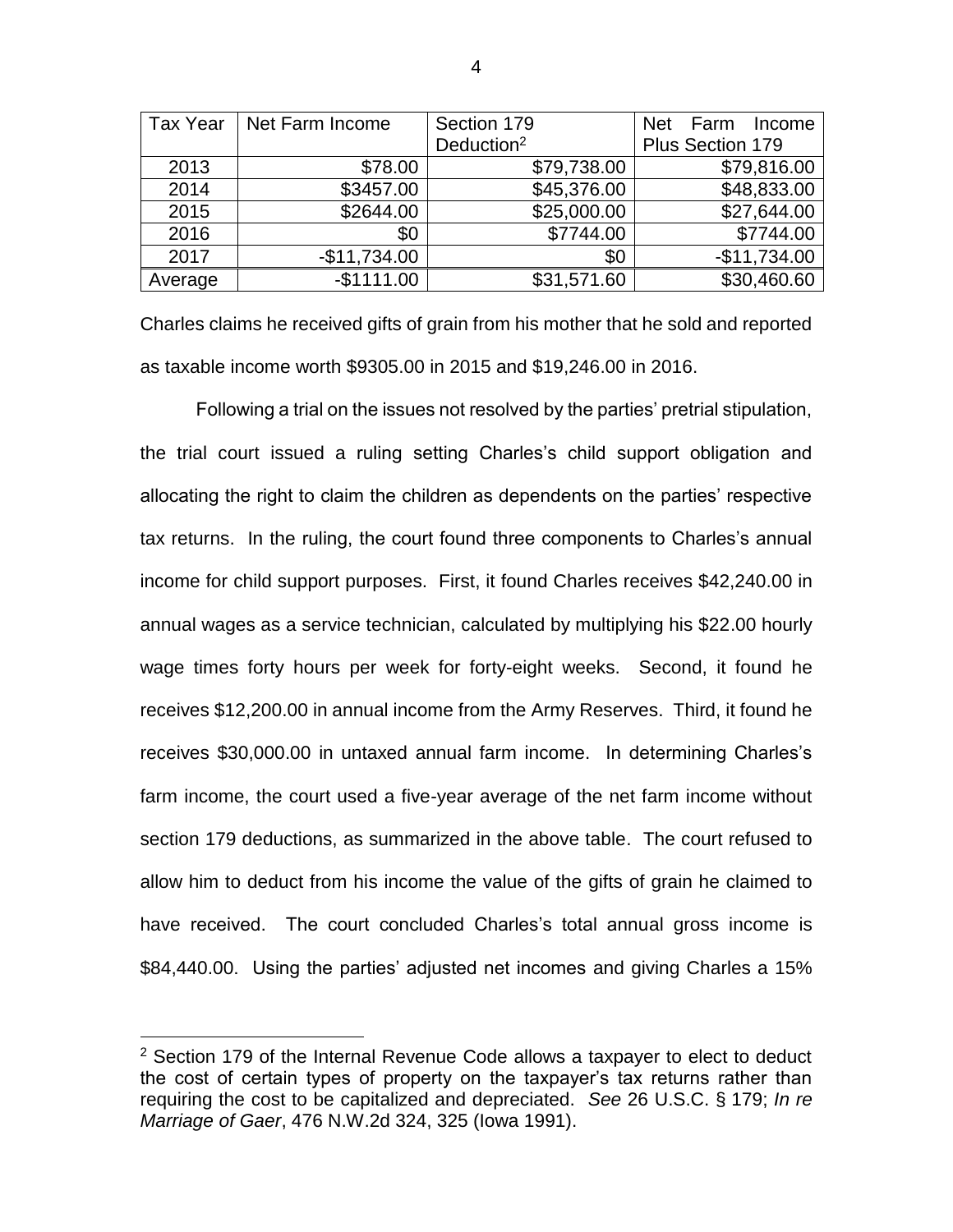reduction for extraordinary visitation credit, the court ordered Charles to pay monthly child support of \$1419.00 for all three children, decreasing to \$1218.87 when only two children are eligible for support, and decreasing to \$845.30 when only one child is eligible for support. The court also granted Carrie the right to claim the middle child as a dependent on her tax returns and granted Charles the right to claim the oldest and youngest children as dependents on his tax returns. Charles now appeals the provisions regarding child support and allocation of the dependent exemptions, and Carrie requests appellate attorney fees.

### **II. Standard of Review**

We review dissolution proceedings de novo. *In re Marriage of McDermott*, 827 N.W.2d 671, 676 (Iowa 2013). "We give weight to the findings of the district court, particularly concerning the credibility of witnesses; however, those findings are not binding upon us." *Id*. We will disturb the district court's "ruling only when there has been a failure to do equity." *In re Marriage of Schriner*, 695 N.W.2d 493, 496 (Iowa 2005) (quoting *In re Marriage of Romanelli*, 570 N.W.2d 761, 763 (Iowa 1997)).

#### **III. Child Support**

We calculate a child support obligation using the child support guidelines. *See* Iowa Code § 598.21 (2017); *see also* Iowa Ct. R. 9.2; *In re Marriage of Erpelding*, 917 N.W.2d 235, 245 (Iowa 2018). "The purpose of the guidelines is to provide for the best interests of the children by recognizing the duty of both parents to provide adequate support for their children in proportion to their respective incomes." Iowa Ct. R. 9.3(1). To calculate the obligation, we begin by finding the parties' gross incomes. Iowa Ct. R. 9.14. A party's gross income is their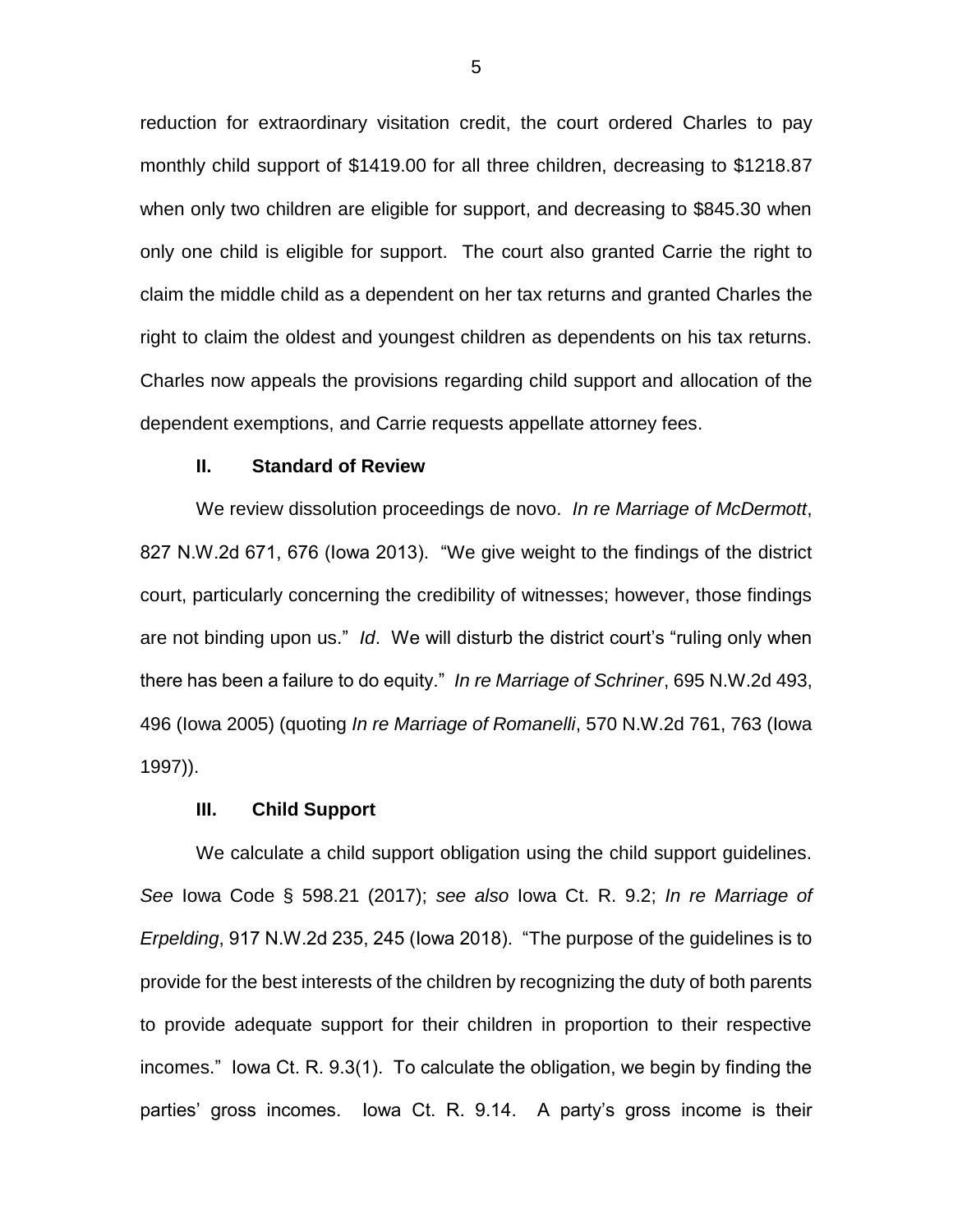"reasonably expected income from all sources." Iowa Ct. R. 9.5(1)(a). We must determine gross "income from the most reliable evidence presented." *In re Marriage of Powell*, 474 N.W.2d 531, 534 (Iowa 1991).

Charles does not appeal the trial court's finding that his gross annual income includes \$42,220.00 from his wages as a service technician and \$12,200.00 from his service in the Army Reserves. However, he raises multiple issues with the court's finding that his income includes an untaxed \$30,000.00 from farming.

Charles claims he earns no net income from farming, but he offers no credible explanation for why he cannot earn a net income from farming other than his testimony that his farm income is "negative" and "[i]t'll be even worse" in the near future. The trial court explicitly found him not credible on his assertion of having no farm income. The court concluded that "he was attempting to obfuscate his farm assets and income" while testifying, based in part on the following testimony:

Q. How many acres do you farm? A. How many acres do I farm?

Q. Uh-huh. A. That's pretty vague.

Q. Well, how many acres of corn are in the field right now? A. Currently? Together or separate?

Q. Well, that you have an interest in, whether you own it, whether you own it on halves, or whether it's part of the trust that you are the trustee for. A. I have approximately—it should be stipulated.

Q. You would agree you are the sole trustee of that hundred acres or so? A. I am a trustee. My mother would be "co."

Q. There's different trusts that your father's will created, right? A. Correct.

Q. And for at least the east hundred acres, that was given to you, as trustee? Do you agree with that? A. Say again. East hundred?

. . . .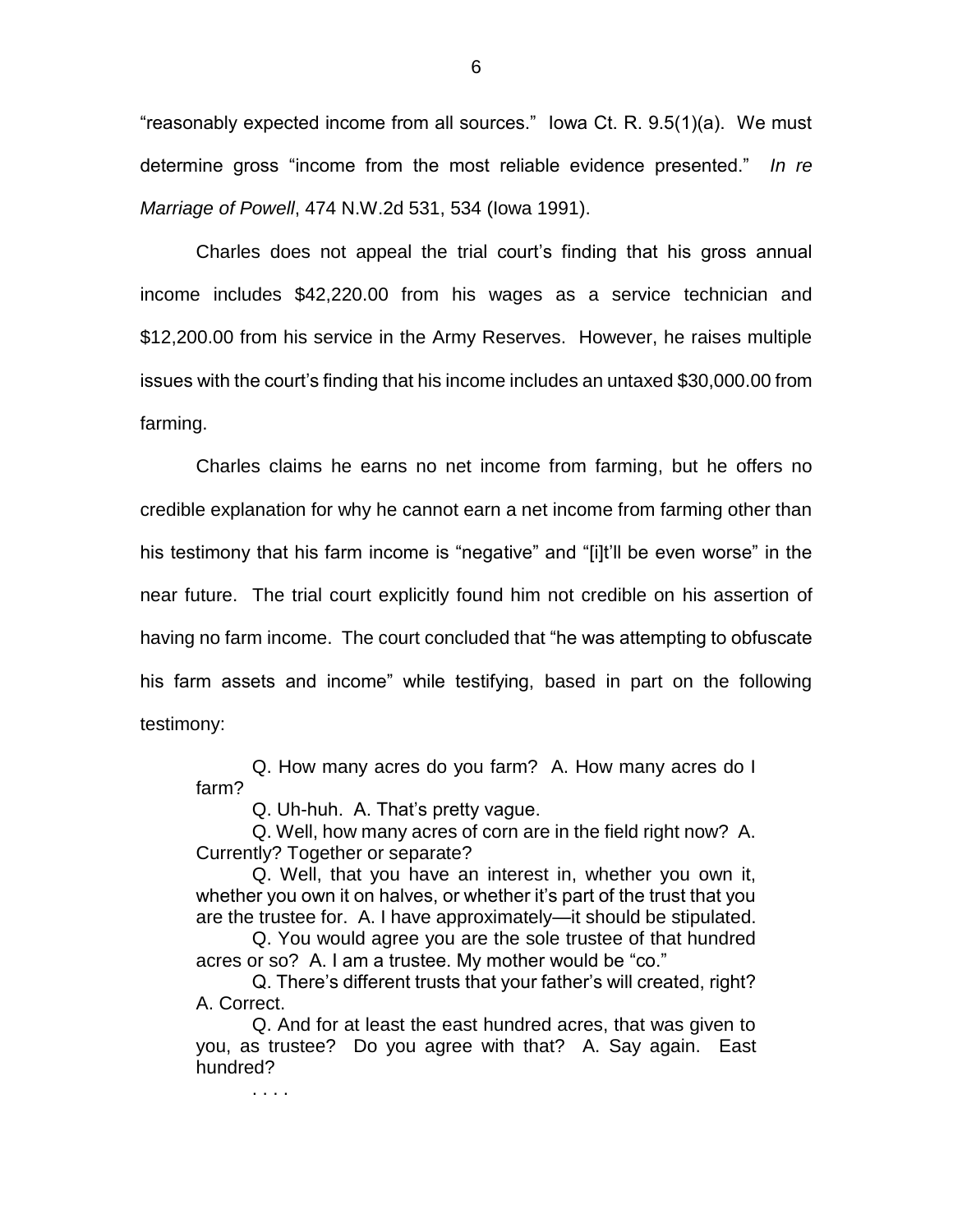Q. [The will says] you, as trustee, will "pay the net income to Charles Leff in convenient installments;" would you agree with that? A. Yes.

Q. To date, you haven't received any installments; is that right? A. As of what date?

Q. Today, here. I can rephrase. Have you received any money from the trust that you manage? A. So, you're saying that if I have received anything from the trust. It should be stated—that was in the exhibits that were submitted to you already.

Q. I guess I'm asking for you to tell the court, have you written yourself a check from the trust. A. No, not written myself a check from the trust. No.

Q. Do you anticipate that the trust is going to have money at the end of the year, after the crop is harvested? A. It depends if the crop is harvested.

Q. Do you remember what the value of that real estate was, that's your father's estate? A. Which piece?

Q. The piece that you serve as trustee for. A. The value?

Q. Yes. A. No, I do not have an idea of the value.

Q. If I told you that the report and inventory filed listed a value of \$873,000 for that piece of real estate, does that sound accurate? A. Not without validating it. I could not tell you.

We give weight to this credibility determination and share the trial court's view that

Charles's claim of no farm income lacked credibility. He is entitled to the income

from 175 acres of farmland as either owner or trust beneficiary. We agree with the

court that it is both equitable and in the children's best interests to expect him to

earn a net income from his significant farm assets.

In support of his claim that his farm income is zero, Charles makes a number of arguments. First, Charles argues the court erred by using a five-year average of his farm income rather than a three-year average as urged by Charles. At oral argument, Charles claimed great surprise at the court's use of the five-year average. There is no basis for the claim of surprise. The court admitted the parties' tax returns for all five years (2013 through 2017) as exhibits without objection. To the extent he argues the court should not have admitted the returns for years 2013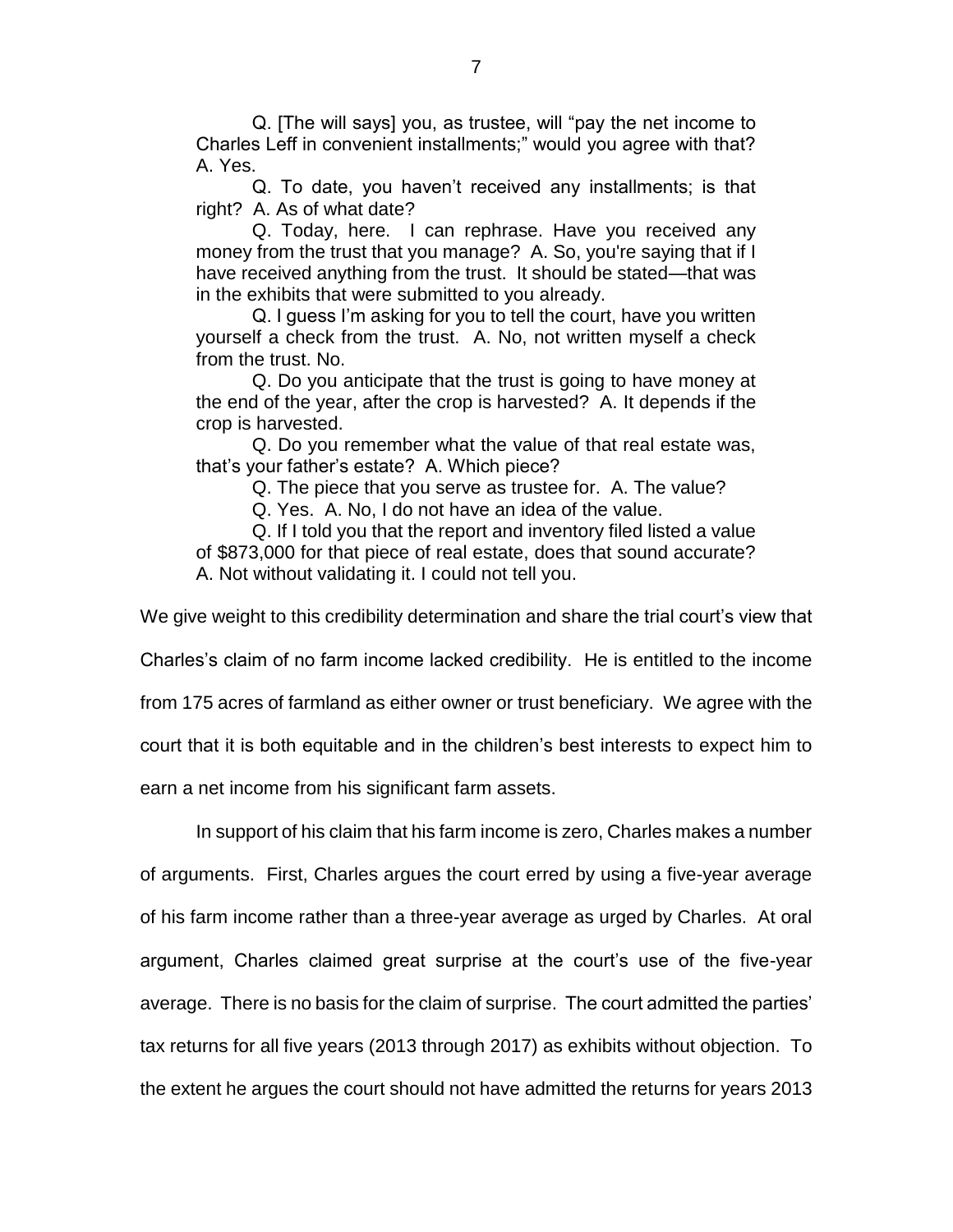and 2014, Charles has not preserved that issue for our review. *See Meier v. Senecaut*, 641 N.W.2d 532, 537 (Iowa 2002) ("It is a fundamental doctrine of appellate review that issues must ordinarily be both raised and decided by the district court before we will decide them on appeal."). He cannot claim surprise the court considered evidence admitted into the record. Additionally, Charles should not have been surprised at the court considering a five-year average. "[W]hen a parent's income is subject to substantial fluctuations, it may be necessary for the court to average the parent's income over a *reasonable period*" to determine the parent's income for support. *In re Marriage of Knickerbocker*, 601 N.W.2d 48, 52 (Iowa 1999) (emphasis added). Contrary to Charles's argument, the reasonable period used to calculate average annual income varies according to the equities of each case. *See, e.g.*, *In re Marriage of Drake*, No. 18-1724, 2019 WL 2872327, at \*3 (Iowa Ct. App. July 3, 2019) (using a five-year average of farm income); *In re Marriage of Cossel*, 487 N.W.2d 679, 683 (Iowa Ct. App. 1992) (using a three-year average of farm income); *In re Marriage of Hoag*, 380 N.W.2d 8, 10 (Iowa Ct. App. 1985) (using a five-year average of farm income). Here, the past five years include good years and bad years for Charles's farm income. Other than his testimony about expecting poor farm income in the near future, he presented no evidence for why the past three years better represent his farm income than the past five years. We agree with the trial court that considering an average of the past five years is a better representation of his farm income than an average of the past three years as proposed by Charles.

Second, Charles argues that alleged gifts of grain to him from his mother, which he sold and reported as income for tax purposes, should not be considered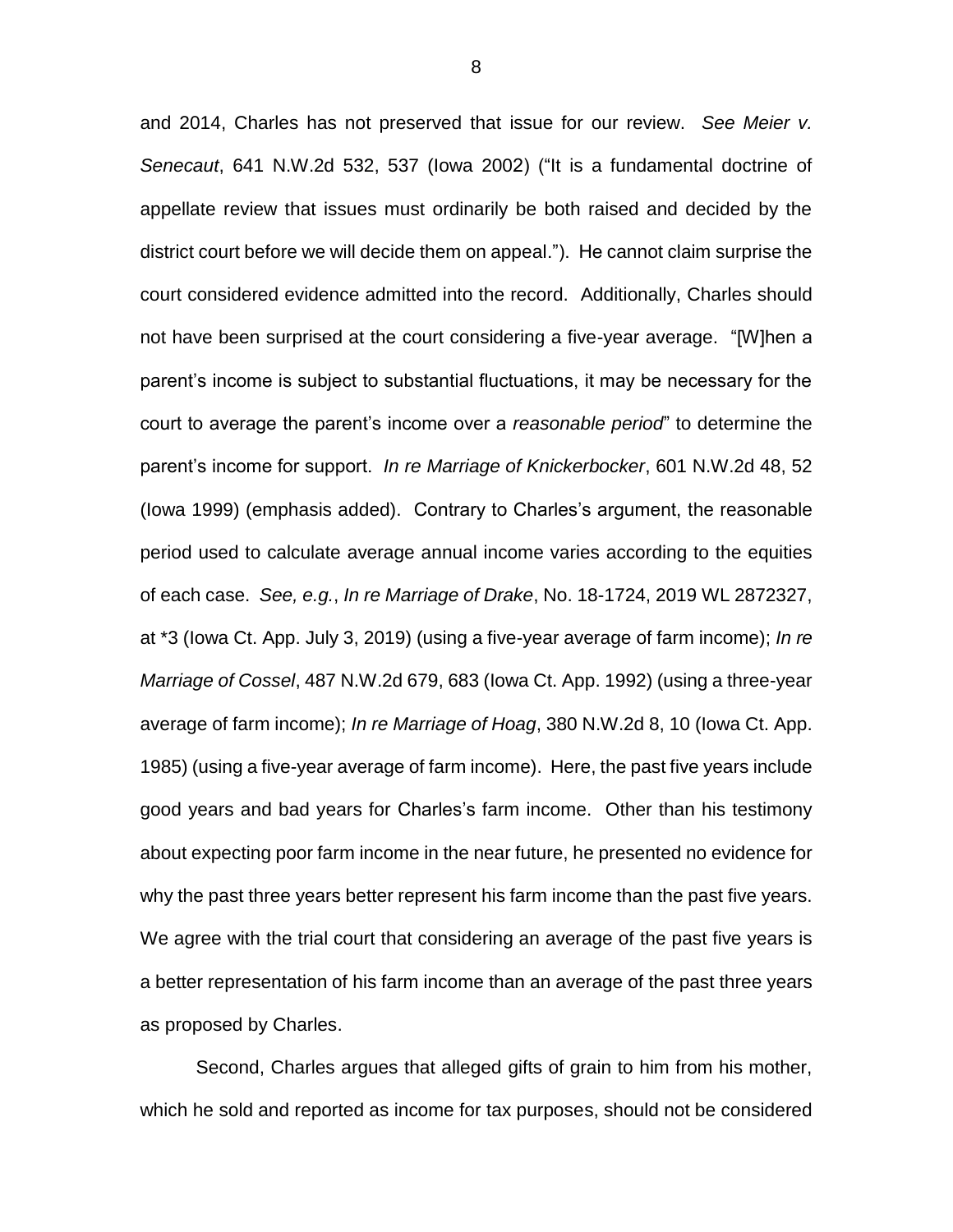as part of his income for support. The record contains little information about these gifts other than Charles's testimony and prepared exhibits claiming the gifts in 2015 and 2016. The court impliedly expressed skepticism of these claimed gifts by repeatedly referring to them as "alleged" gifts, but essentially concluded that, even if the gifts took place, the transfers of grain were done "to allow Charles to take full advantage of deductions while minimizing his mother's income." We note the record shows closeness between Charles and his mother and their farming operations, and Charles has a history of claiming large deductions from his farm income. Gross income for support purposes is generally the same as the "total taxable" income reported for tax purposes. *See In re Marriage of McKamey*, 522 N.W.2d 95, 98 (Iowa Ct. App. 1994).Charles reported the proceeds from these gifts as taxable income, and the record supports a finding that the gifts are reasonably expected to continue in the future as he takes full advantage of his available tax deductions. Thus, we find that, to the extent gifting took place, these gifts were properly included in his income.

Third, Charles argues the record regarding trust income is insufficient to calculate any income. We agree the record is limited as to the trust, but we calculate income using "the most reliable evidence presented." *Powell*, 474 N.W.2d at 534. The will from Charles's father explicitly entitles him to income from the 120 acres of farmland in the trust, and he presented no evidence suggesting the trust will not produce income for him. Thus, we agree with including trust income as part of his gross income for support.

Fourth, Charles concedes we should add his section 179 deductions back to his income for support purposes. While Charles does not advance an argument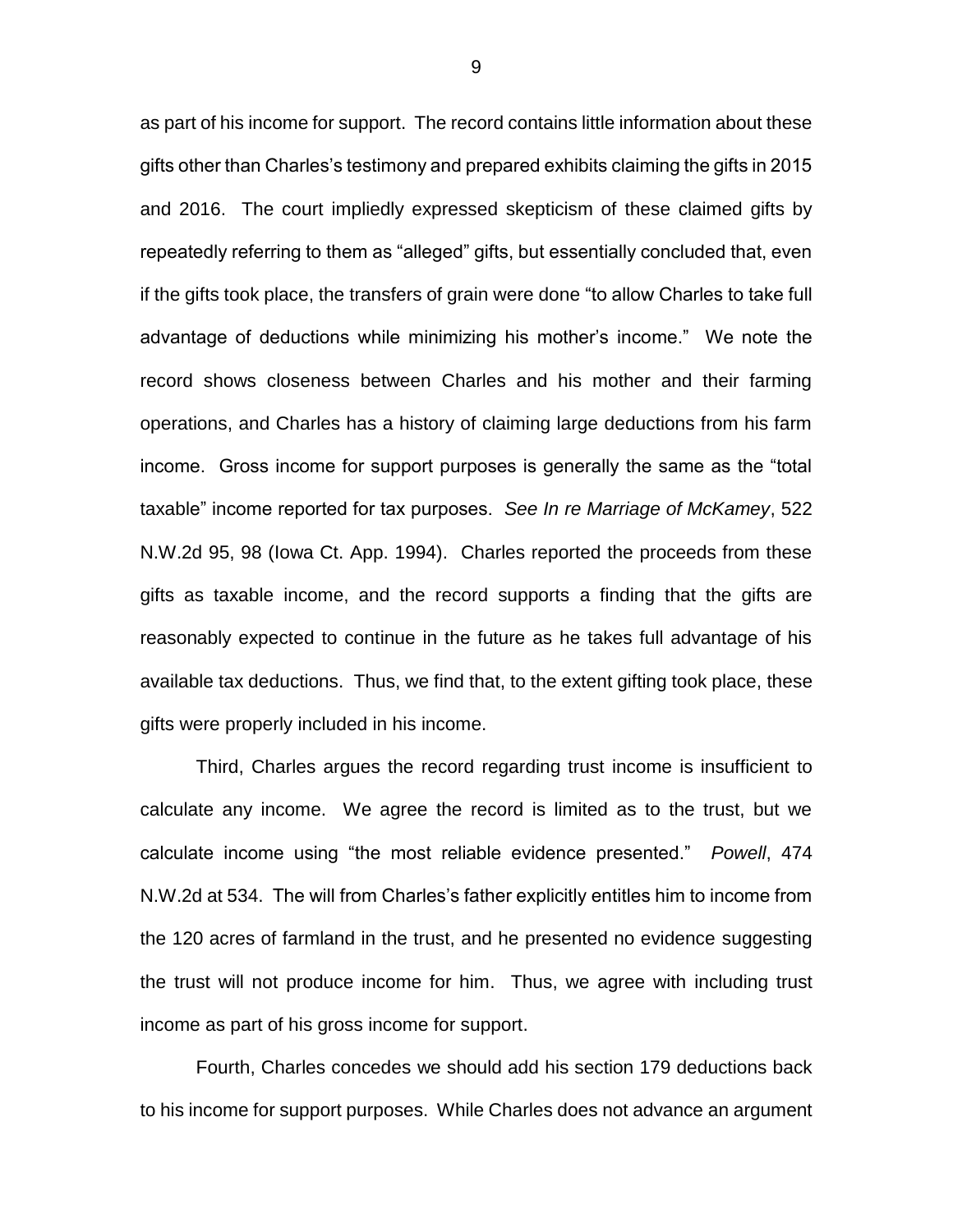on this issue, we note his concession and specifically address his section 179 deductions. Our supreme court has decided section 179 deductions should be added back to income for support purposes; however, "the amount of depreciation, if any, to be considered in determining the availability of net income for the purposes of alimony and support awards is best left to the court's discretion." *Gaer*, 476 N.W.2d at 328 (quoting *Stoner v. Stoner*, 307 A.2d 146, 152 (Conn. 1972)). Previous decisions have deducted from gross income an amount equal to straight-line depreciation rather than the section 179 deduction. *See id.* at 329; *see also McDermott*, 827 N.W.2d at 685; *Knickerbocker*, 601 N.W.2d at 52. The record here does not contain enough information to convert Charles's section 179 deduction into straight-line depreciation, and Charles does not request any deduction from income in lieu of his section 179 deductions.<sup>3</sup> We also note Charles claimed other substantial deductions from farm income—including straight-line depreciation—in each of the five years in the record. Thus, we accept Charles's

 $\overline{a}$ 

<sup>&</sup>lt;sup>3</sup> At oral argument, Charles urged us to deduct straight-line depreciation in calculating his farm income. "Under the straight line method, the cost of the property, less its estimated salvage value, is deducted in equal amounts over the period of its remaining estimated useful life." *Knickerbocker*, 601 N.W.2d at 51 n.1.Besides the fact that we do not have sufficient information to make such a calculation, Charles has not preserved error on this issue. The trial court did not deduct straight-line depreciation from farm revenue in arriving at Charles's farm income. Although Charles filed a motion under Iowa Rule of Civil Procedure 1.904(2), the motion did not raise this issue. Therefore, error was not preserved on this issue. *See Bank of America, N.A. v. Schulte*, 843 N.W.2d 876, 883–84 (Iowa 2014) (holding that to preserve error on even a properly raised issue on which the district court failed to rule, the party who raised the issue must file a motion requesting a ruling in order to preserve error for appeal). Additionally, Charles did not raise this issue in his brief. Charles raised this issue for the first time in his reply brief. The straight-line calculations in his brief are not supported by the record before us, and we do not consider arguments raised for the first time in a reply brief. *See Young v. Gregg*, 480 N.W.2d 75, 78 (Iowa 1992) ("[W]e have long held that an issue cannot be asserted for the first time in a reply brief.").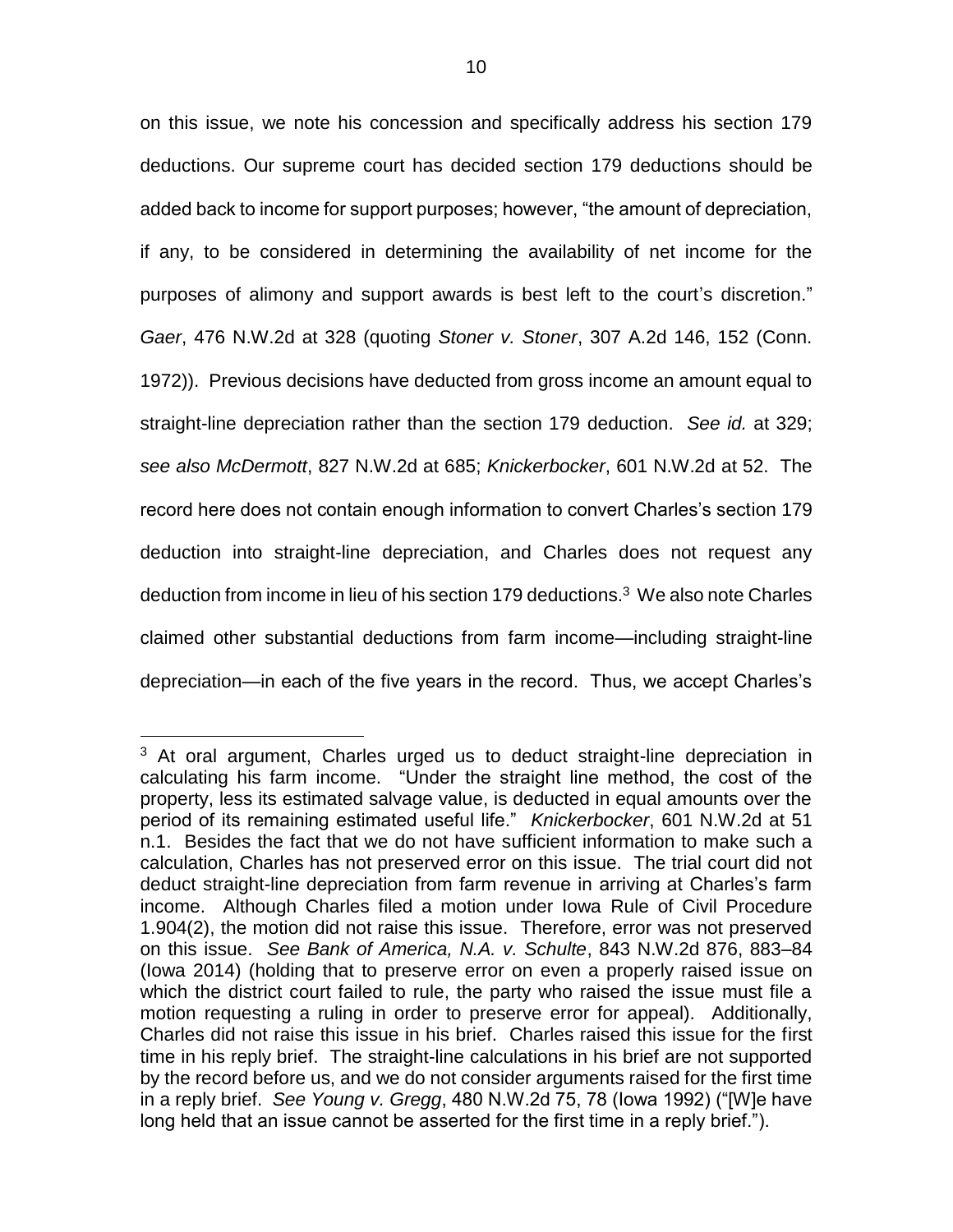concession and agree with adding his section 179 deduction into his income without providing an additional deduction for depreciation.

Before proceeding to Charles's final argument, involving taxation of his farm income, it is worth noting additional evidence in the record that supports the trial court's conclusion that Charles has farm income of \$30,000.00 per year for purposes of calculating child support. One such item of evidence is that Charles, in submitting an application for financing to John Deere Financial in 2016 or 2017, made representations to the lender that his gross income was \$98,250.00. It is not clear whether this figure included Carrie's income. Even if it did, after deducting Carrie's income of \$15,000.00, it would still leave Charles with having admitted that his annual income is \$83,250.00, which is very close to the income figure arrived at by the trial court. This evidence further supports the trial court's findings regarding Charles's farm income.

Finally, Charles argues any farm income should be treated as taxable for support purposes. The trial court determined he receives \$30,000.00 in annual farm income, which is roughly equivalent to his average section 179 deduction over the past five years. He agreed to add the section 179 deduction back into his income for support, and we do so without providing an alternative deduction for depreciation. This farm income would be taxable for tax purposes without the deduction, and we see no reason to treat it as untaxable for support purposes. Thus, we agree with Charles's final argument and find his \$30,000.00 of annual farm income is taxable for support purposes. We otherwise affirm the district court's determination of his income for support.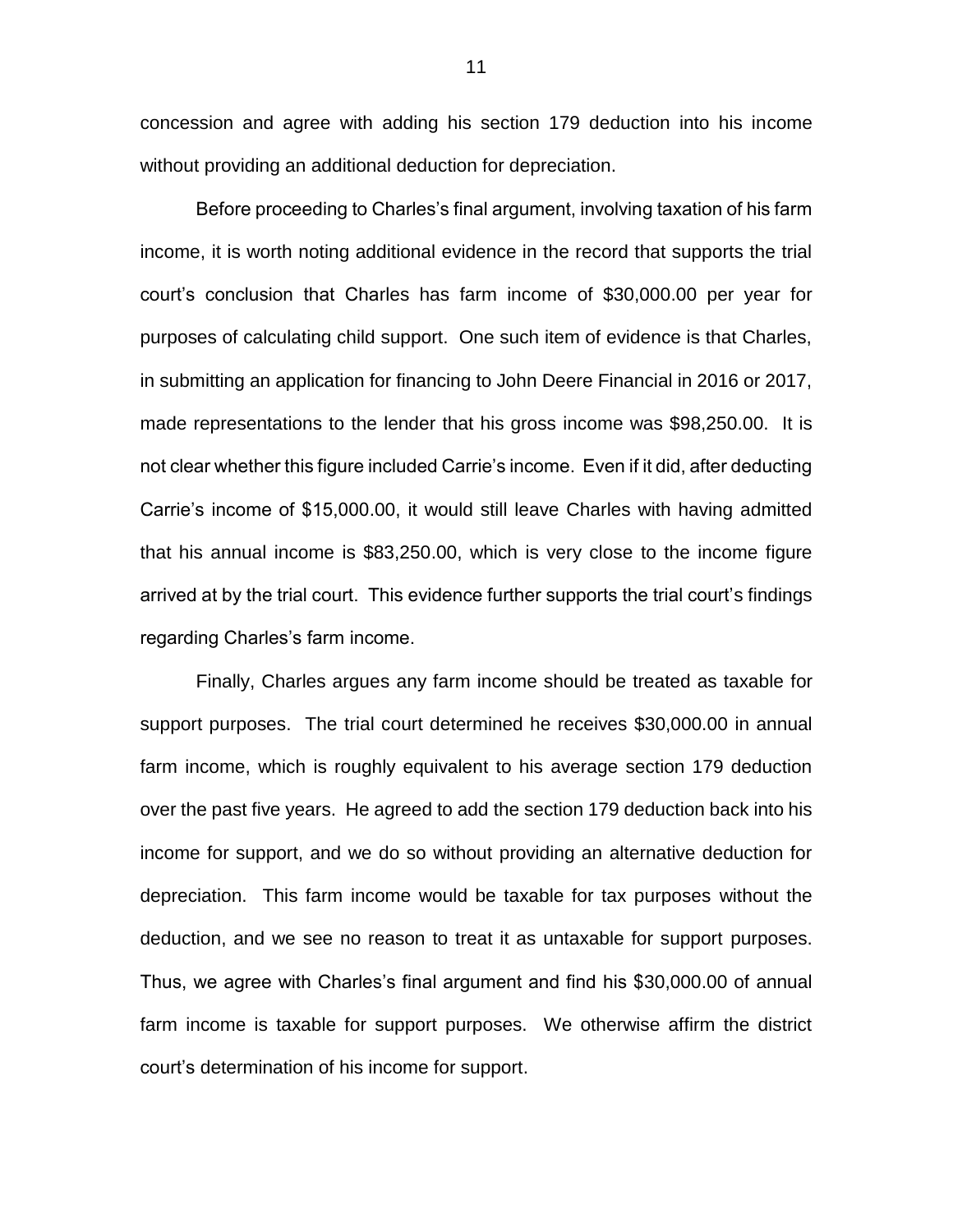## **IV. Tax Dependency Allocation**

Charles argues he should receive the right to claim all three children as dependents on his tax returns. Generally, "the parent given primary physical care of the child is entitled to claim the child as a tax exemption." *In re Marriage of Okland*, 699 N.W.2d 260, 269 (Iowa 2005). "However, courts have the authority to award tax exemptions to the noncustodial parent 'to achieve an equitable resolution of the economic issues presented.'" *Id.* (quoting *In re Marriage of Rolek*, 555 N.W.2d 675, 679 (Iowa 1996)).

Although Carrie has physical care of all three children, the trial court awarded her the right to claim only the middle child as a dependent, with the right to claim the other two children awarded to Charles. Charles claims his higher income justifies awarding all three exemptions to him. Despite his assertion, he does not provide evidence that awarding him all three exemptions would be more beneficial. We also note his tax returns show he routinely uses various deductions to reduce his taxable farm income to near zero. For those reasons, we find no error in the court's division of the right to claim the children as dependents on the parties' respective tax returns based on the child support calculations originally made by the court.

While the court did not err on this issue, we recognize that the child support calculation originally made by the trial court may have influenced the court's decision with regard to allocation of dependency exemptions. Since the case is being remanded to calculate the proper amount of child support after taxing Charles's \$30,000.00 of farm income and the new child support amount may change the court's mind with regard to equitable allocation of dependency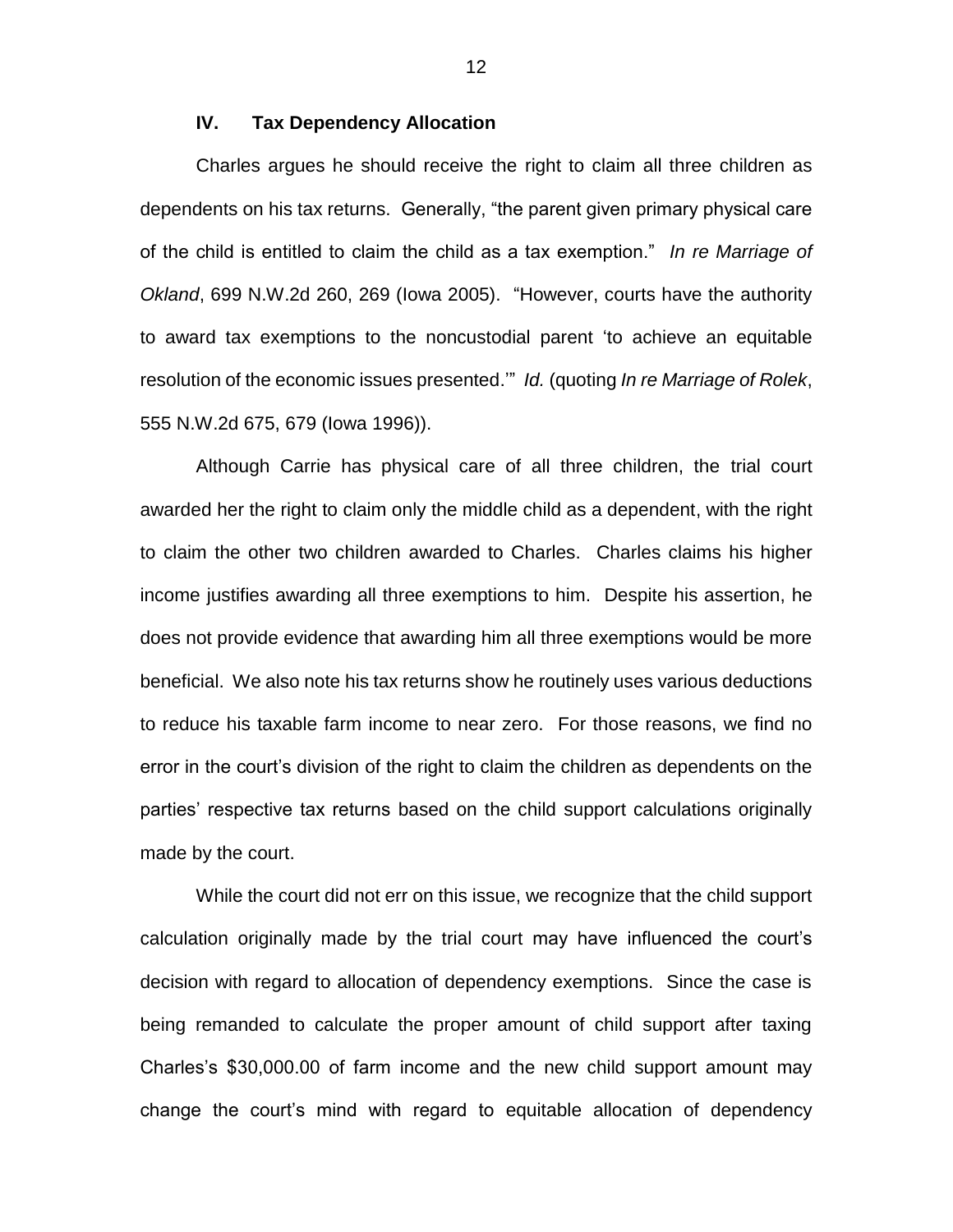exemptions, we find it appropriate to remand on that issue as well. We express no opinion on whether the allocation of dependency exemptions should be changed. We merely remand to direct the court to reconsider that issue after recalculation of the child support amount. In reconsidering this issue, it will be within the trial court's discretion whether to address the issue based on the evidence already presented, have the parties submit worksheets or affidavits, or conduct a hearing on the issue. The parties are not permitted to relitigate the issue of their income. On remand, consistent with the trial court's findings and this ruling, calculations shall be based on Carrie having annual taxable income of \$15,000.00 and Charles having annual taxable income of \$42,220.00 from his wages as a service technician, \$12,200.00 from his service in the Army Reserves, and \$30,000.00 from farming (a total of \$84,440.00 for Charles). On the issue of allocation of dependency exemptions after recalculation of child support, the trial court is to consider how allocation of dependency exemptions would affect the parties' respective tax liabilities and the corresponding amount of child support given the parties' respective incomes. We also encourage the trial court to consider the implications of the Tax Cuts and Jobs Act of 2017 in allocating the exemptions.

#### **V. Appellate Attorney Fees**

Carrie requests appellate attorney fees. Appellate attorney fees are within the discretion of the appellate court. *In re Marriage of Ask*, 551 N.W.2d 643, 646 (Iowa 1996). "In determining whether to award appellate attorney fees, we consider the needs of the party making the request, the ability of the other party to pay, and whether the party making the request was obligated to defend the decision of the trial court on appeal." *In re Marriage of Hoffman*, 891 N.W.2d 849,